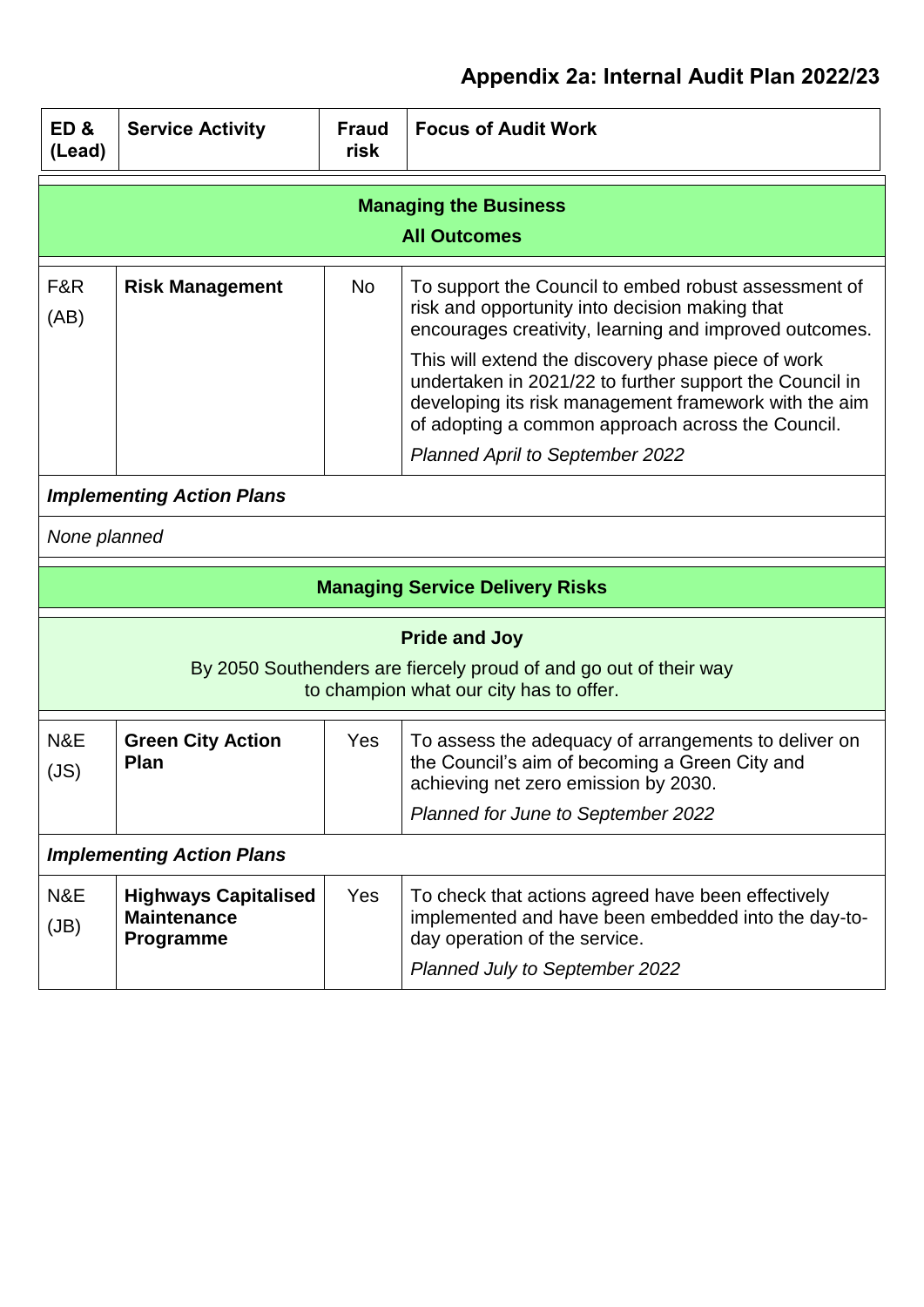| ED&<br>(Lead) | <b>Service Activity</b>                                                                                                             | <b>Fraud</b><br>risk | <b>Focus of Audit Work</b>                                                                                                                                                                                                                                                                 |
|---------------|-------------------------------------------------------------------------------------------------------------------------------------|----------------------|--------------------------------------------------------------------------------------------------------------------------------------------------------------------------------------------------------------------------------------------------------------------------------------------|
|               |                                                                                                                                     |                      | <b>Safe and Well</b><br>By 2050 people in Southend-on-Sea feel safe in all aspects of their lives<br>and are well enough to live fulfilling lives                                                                                                                                          |
| F&R<br>(PB)   | <b>Contain Outbreak</b><br><b>Management</b><br><b>Funding</b><br>(Department of<br><b>Health &amp; Social Care</b><br>No. 31/5456) | Yes                  | To certify that, in all significant respects, the conditions<br>attached to the grant have been complied with for the<br>spend up to end of 2021/22 (further work due 2023/24<br>for grant use during 2022/23).<br>Planned July to Sept 2022                                               |
| G&H<br>(GH)   | <b>Protect and</b><br><b>Vaccinate Grant</b><br>(Department<br>Levelling up and<br><b>Communities)</b>                              | Yes                  | To certify that, in all significant respects, the conditions<br>attached to the grant have been complied with.<br><b>Planned April 2022</b>                                                                                                                                                |
| A&C<br>(SL)   | <b>Disabled Facilities</b><br>Grant (No. 31/5515)                                                                                   | Yes                  | To certify that, in all significant respects, the conditions<br>attached to the grant have been complied with.<br>Planned July to September 2022                                                                                                                                           |
| C&PH<br>(AK)  | <b>Supporting Families</b><br>Programme<br>(previously known as<br><b>Troubled Families)</b>                                        | <b>Yes</b>           | To certify that, in all significant respects, the conditions<br>attached to the grant have been complied with.<br>Planned throughout the year to align with the Payment<br>by Results claim windows set by Department for<br>Levelling Up, Housing & Communities.                          |
| F&R<br>(PB)   | <b>Local Authority Test</b><br>and Trace Grant (No.<br>31/5127)                                                                     | Yes                  | To certify that, in all significant respects, the conditions<br>attached to the grant have been complied with.<br>Planned April to June 2022                                                                                                                                               |
| C&PH<br>(AK)  | <b>Children's Quality</b><br><b>Assurance</b><br><b>Framework (QAF)</b>                                                             | <b>No</b>            | To assess the effectiveness of the arrangements to<br>embed into business as usual the tool used to assess<br>the quality of social work practice, which is key to<br>ensuring the Council delivers better outcomes to young<br>people and families.<br>Planned January 2022 to March 2023 |
| G&H<br>(GH)   | <b>Rough Sleepers</b>                                                                                                               | Yes                  | To assess the robustness of arrangements to ensure<br>effective support is given to vulnerable people to<br>achieve the outcomes within the Housing,<br>Homelessness and Rough Sleeping Strategy, while<br>achieving value for money.<br>Timing to be determined                           |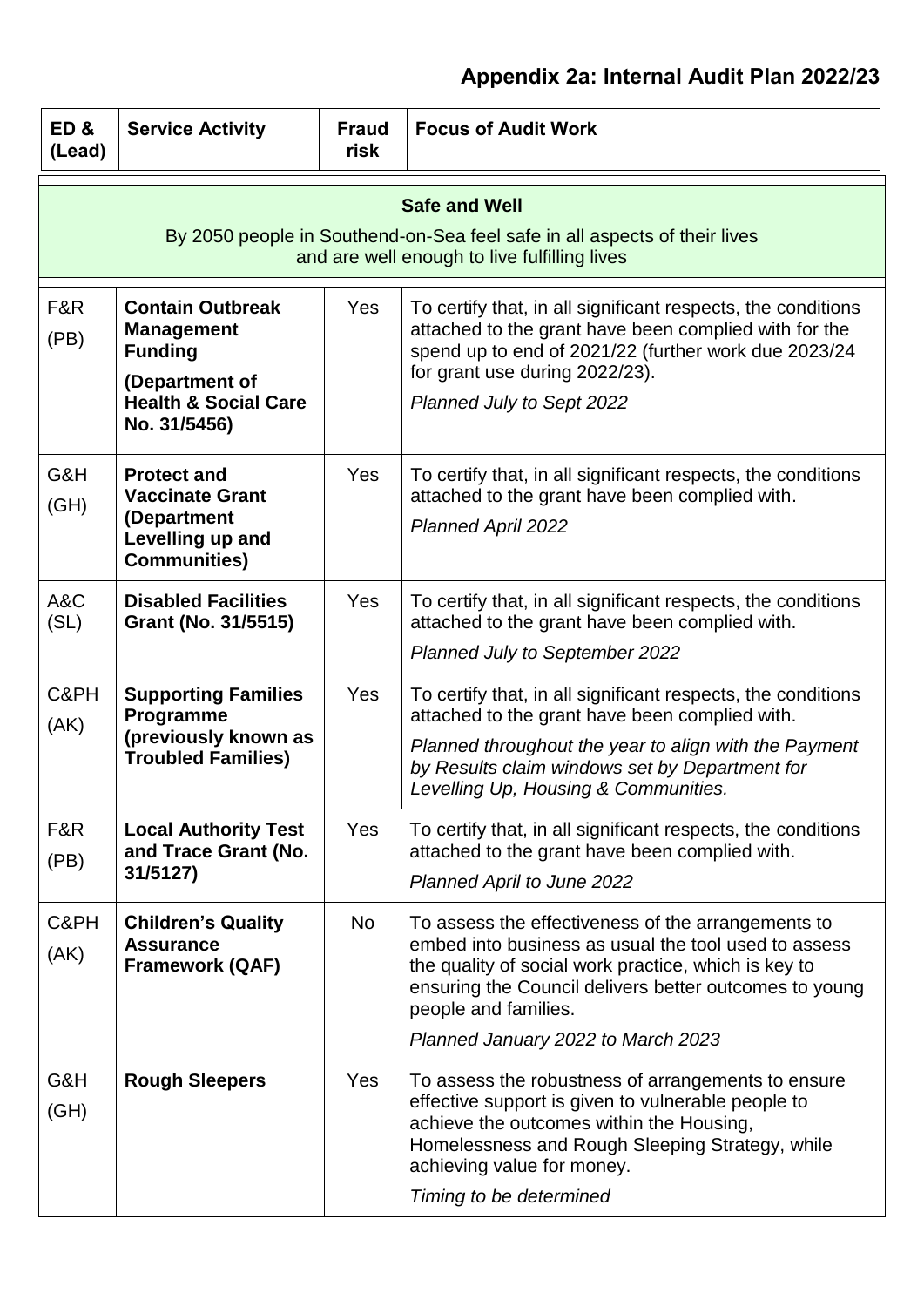| ED&<br>(Lead)                 | <b>Service Activity</b>                                                                                                   | <b>Fraud</b><br>risk | <b>Focus of Audit Work</b>                                                                                                                                                                                                                                                                      |  |
|-------------------------------|---------------------------------------------------------------------------------------------------------------------------|----------------------|-------------------------------------------------------------------------------------------------------------------------------------------------------------------------------------------------------------------------------------------------------------------------------------------------|--|
| C&PH<br>(AK)                  | Independent<br><b>Reviewing Officers</b>                                                                                  | No                   | To assess the effectiveness of Independent Reviewing<br>Officers (IROs) in ensuring children's needs are met and<br>their outcomes improved through the support and<br>services that they receive.<br><b>Planned December to April 2022</b>                                                     |  |
| C&PH<br>& A&C<br>(AK &<br>SL) | <b>Care Platform</b><br><b>Change Management</b>                                                                          | Yes                  | To assess the robustness of arrangements to identify,<br>prioritise, and monitor delivery of change requests which<br>ensure that resources are directed to deliver on the<br>Council's key priorities and outcomes for delivering adult<br>and children's services.<br>Timing to be determined |  |
| C&PH<br>(BM)                  | <b>Children not</b><br>attending Education                                                                                | No                   | To assess the robustness of arrangements which<br>ensure children not attending school are known and<br>their welfare is monitored to keep them safe and that<br>they realise their potential.                                                                                                  |  |
| A&C<br>(SL)                   | <b>Direct Payments</b>                                                                                                    | Yes                  | To assess the robustness of arrangements for ensuring<br>payments made to clients with an assessed need for<br>support are valid and delivering the required outcomes<br>for vulnerable citizens.<br>Timing to be determined                                                                    |  |
|                               | <b>Implementing Action Plans</b>                                                                                          |                      |                                                                                                                                                                                                                                                                                                 |  |
| A&C<br>(AM)                   | <b>Adult Social Care</b><br><b>Recovery</b><br>Programme                                                                  | <b>No</b>            | To check that actions agreed have been effectively<br>implemented and embedded into the day to day<br>management of the recovery programme.<br>Planned April - June 2022                                                                                                                        |  |
|                               | <b>Active and Involved</b><br>By 2050 we have a thriving, active and involved community<br>that feel invested in our city |                      |                                                                                                                                                                                                                                                                                                 |  |
| N/A                           | No work planned                                                                                                           | N/A                  |                                                                                                                                                                                                                                                                                                 |  |
|                               | <b>Implementing Action Plans</b>                                                                                          |                      |                                                                                                                                                                                                                                                                                                 |  |
| None planned                  |                                                                                                                           |                      |                                                                                                                                                                                                                                                                                                 |  |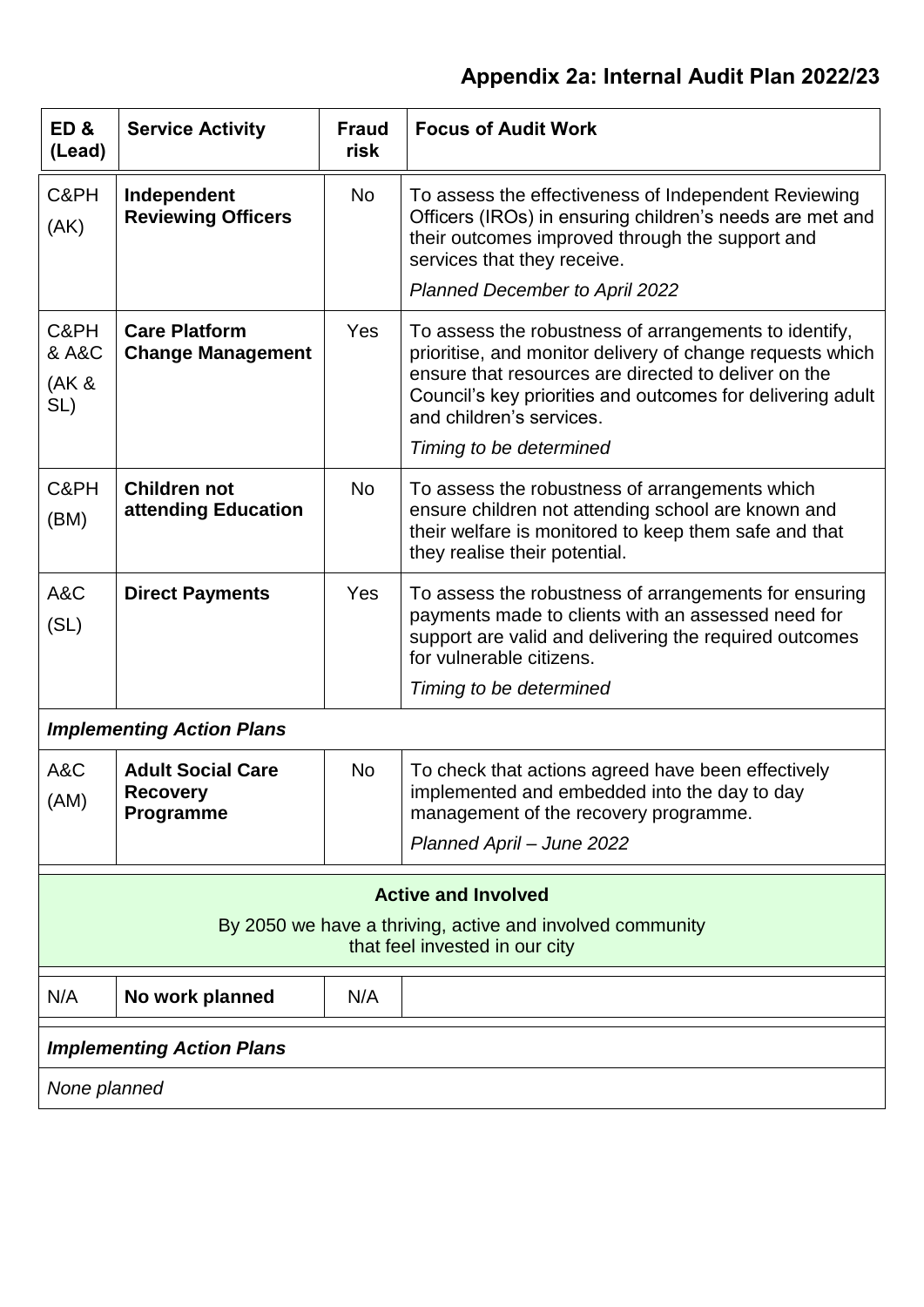| ED&<br>(Lead) | <b>Service Activity</b>                                                                                                                    | <b>Fraud</b><br>risk | <b>Focus of Audit Work</b>                                                                                                                                                                                                                                    |  |
|---------------|--------------------------------------------------------------------------------------------------------------------------------------------|----------------------|---------------------------------------------------------------------------------------------------------------------------------------------------------------------------------------------------------------------------------------------------------------|--|
|               | <b>Opportunity and Prosperity</b><br>By 2050 Southend-on-Sea is a successful city and we share our prosperity<br>amongst all of our people |                      |                                                                                                                                                                                                                                                               |  |
| G&H<br>(H)    | <b>HRA Strategic Asset</b><br><b>Management</b><br>(Joint audit with<br><b>South Essex Homes)</b>                                          | No                   | To assess the adequacy of arrangements in place to<br>ensure HRA assets continue to deliver value and meet<br>stakeholder needs, while supporting organisational<br>objectives.<br>Planned July to September 2022                                             |  |
| F&R<br>(SN)   | <b>Corporate Asset</b><br><b>Management</b>                                                                                                | <b>Yes</b>           | To assess the adequacy of arrangements in place to<br>ensure assets continue to deliver value and meet<br>stakeholder needs, while supporting organisational<br>objectives.<br>Timing to be determined                                                        |  |
| A&C<br>(BL)   | <b>Community</b><br><b>Investment Grant</b>                                                                                                | <b>Yes</b>           | To assess the robustness of arrangements that ensure<br>grant monies passed to the community are being<br>properly accounted for and delivering outcomes for the<br>citizens of Southend.<br>Timing to be determined                                          |  |
| G&H<br>(GH)   | <b>Housing allocations</b>                                                                                                                 | Yes                  | To assess the robustness of the arrangements that<br>ensure available housing is allocated appropriately, in<br>accordance with Council policies.                                                                                                             |  |
|               | <b>Implementing Action Plans</b>                                                                                                           |                      |                                                                                                                                                                                                                                                               |  |
| N&E<br>(JB)   | <b>Southend Travel</b><br><b>Partnership Joint</b><br><b>Venture company</b><br>(trading as Vecteo)                                        | <b>Yes</b>           | To check that actions agreed from the two pieces of<br>audit work during 2021/22 have been effectively<br>implemented and embedded into the day-to-day<br>operation of the service.<br>Timing to be determined<br>(Also linked to safe and well 2050 outcome) |  |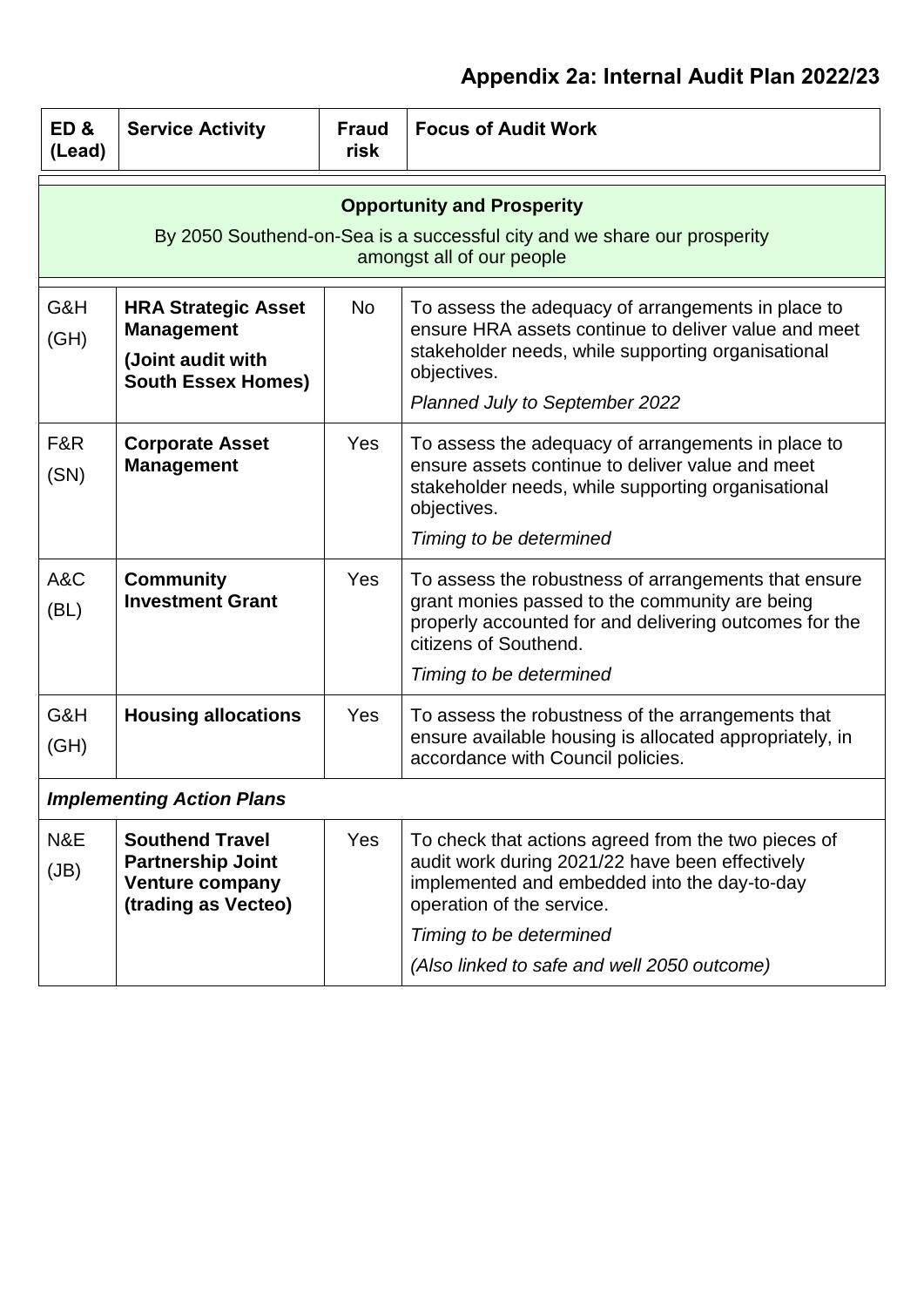| ED&<br>(Lead)                                                                                                                                                                         | <b>Service Activity</b>                                                                                                                                                    | <b>Fraud</b><br>risk | <b>Focus of Audit Work</b>                                                                                                                                                                                                               |
|---------------------------------------------------------------------------------------------------------------------------------------------------------------------------------------|----------------------------------------------------------------------------------------------------------------------------------------------------------------------------|----------------------|------------------------------------------------------------------------------------------------------------------------------------------------------------------------------------------------------------------------------------------|
|                                                                                                                                                                                       |                                                                                                                                                                            |                      | <b>Connected and Smart</b><br>By 2050 people can easily get in, out and around our borough and we have<br>a world class digital infrastructure                                                                                           |
| N&E<br>(NH)                                                                                                                                                                           | <b>Local Transport</b><br><b>Capital Block</b><br><b>Funding (No.</b><br>31/5505)                                                                                          | <b>Yes</b>           | To certify that, in all significant respects, the conditions<br>attached to the grants have been complied with.<br>Planned July to September 2022                                                                                        |
| N&E<br>(NH)                                                                                                                                                                           | <b>Local Transport</b><br><b>Capital Block</b><br><b>Funding - Pothole</b><br>Fund (No. 31/5506)                                                                           | <b>Yes</b>           |                                                                                                                                                                                                                                          |
| N&E<br>(NH)                                                                                                                                                                           | <b>Local Transport</b><br><b>Capital Block</b><br><b>Funding - Highways</b><br><b>Maintenance</b><br><b>Challenge Funding</b><br>carried over from<br>2021/22 (No. 31/5072 | Yes                  |                                                                                                                                                                                                                                          |
| F&R<br>(EB)                                                                                                                                                                           | <b>My Southend (new</b><br>platform)                                                                                                                                       | <b>No</b>            | To assess the robustness of the project governance<br>arrangements to deliver the benefits to citizens,<br>businesses, tourists, councillors and the Council,<br>required from the new platform.                                         |
|                                                                                                                                                                                       | <b>Implementing Action Plans</b>                                                                                                                                           |                      | Timing to be determined                                                                                                                                                                                                                  |
|                                                                                                                                                                                       |                                                                                                                                                                            |                      |                                                                                                                                                                                                                                          |
| None planned                                                                                                                                                                          |                                                                                                                                                                            |                      |                                                                                                                                                                                                                                          |
| Future Ways of Working (6th 2050 theme)<br>Framework for how we modernise our workforce in 2021/22 and beyond, to guide the<br>prioritisation and delivery of Southend 2050 outcomes. |                                                                                                                                                                            |                      |                                                                                                                                                                                                                                          |
| N/A                                                                                                                                                                                   | See also Advice and<br><b>Support below and</b><br><b>Managing the</b><br><b>Business above</b>                                                                            | N/A                  | <b>Advice and Support</b><br><b>Financial Sustainability</b><br>$\bullet$<br><b>Business World Enterprise Resource Planning</b><br>Programme of Work (Corporate Establishment)<br><b>Managing the Business</b><br><b>Risk Management</b> |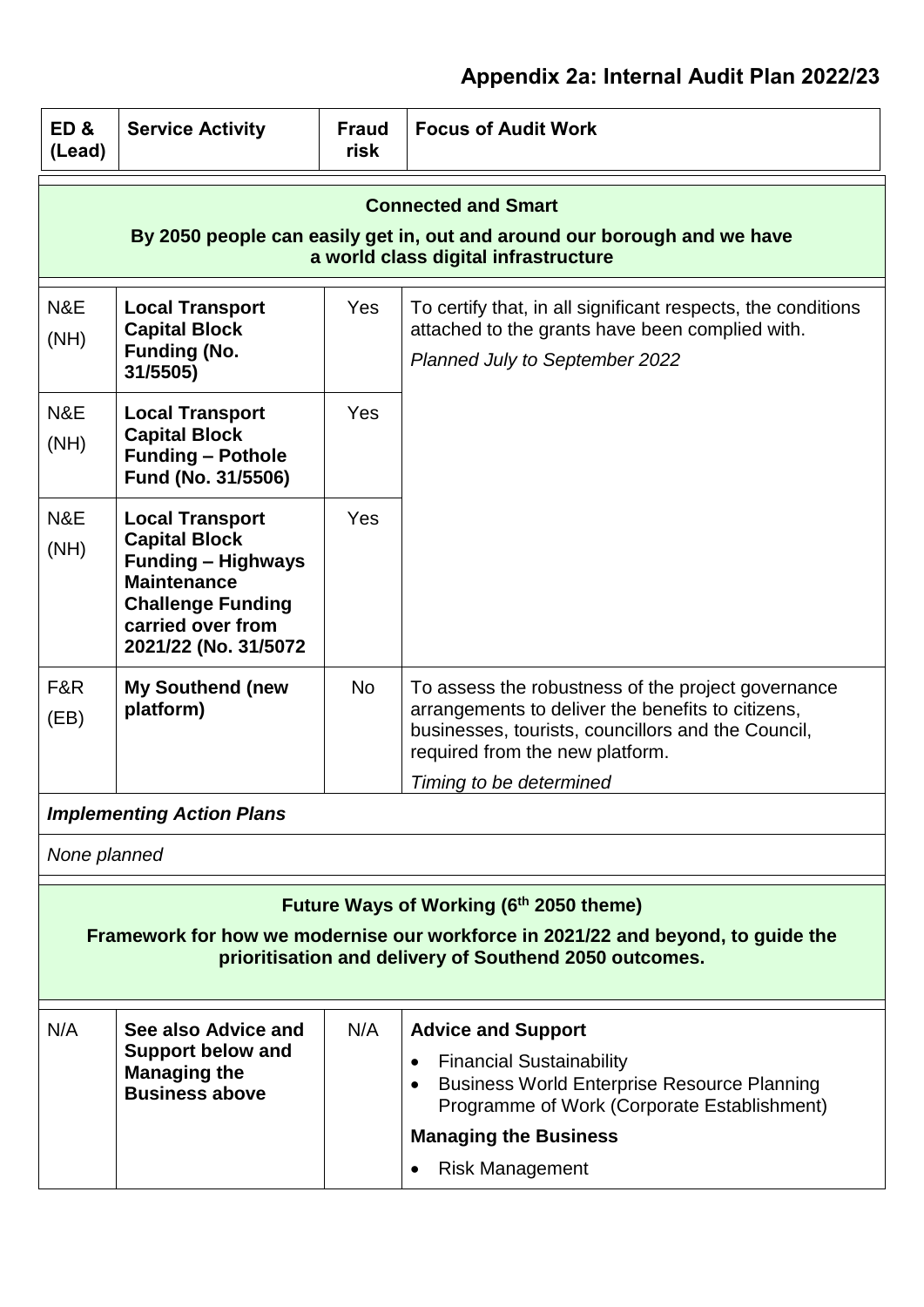| ED&<br>(Lead)                | <b>Service Activity</b>                                                                 | <b>Fraud</b><br>risk | <b>Focus of Audit Work</b>                                                                                                                                                                            |
|------------------------------|-----------------------------------------------------------------------------------------|----------------------|-------------------------------------------------------------------------------------------------------------------------------------------------------------------------------------------------------|
|                              |                                                                                         |                      | <b>All Outcomes</b>                                                                                                                                                                                   |
| SC&G<br>(SP)                 | <b>Letting of</b><br><b>Recruitment Contract</b>                                        | <b>Yes</b>           | To assess the robustness of the arrangements for<br>reletting the Council's contract for recruiting agency and<br>permanent employees.<br>Timing to be determined                                     |
| F&R<br>(CR)                  | <b>Clearing House</b><br><b>Automated Payments</b><br><b>System (CHAPS)</b><br>payments | <b>Yes</b>           | To assess the robustness of arrangements that ensure<br>valid and accurate and payments are made using the<br>CHAPS facility.<br>Timing to be determined                                              |
| F&R<br>(CR)                  | <b>Procurement Cards</b>                                                                | Yes                  | To assess the robustness of processes for ensuring<br>staff purchases made using procurement cards is<br>transparent and valid.<br>Planned April to June 2022                                         |
| SC <sub>&amp;G</sub><br>(SP) | <b>Staff Pay</b>                                                                        | <b>Yes</b>           | To assess the robustness of processes for ensuring<br>accurate and valid payments are made to staff when<br>these are outside of standard salary payments.<br><b>Planned October to December 2022</b> |
|                              | <b>Implementing Action Plans</b>                                                        |                      |                                                                                                                                                                                                       |
| None planned                 |                                                                                         |                      |                                                                                                                                                                                                       |
|                              |                                                                                         |                      | <b>Key Financial Systems - All Outcomes</b>                                                                                                                                                           |
| F&R<br>(CR)                  | <b>Accounts Payable</b>                                                                 | <b>Yes</b>           | To assess the robustness of processes for ensuring<br>accurate, transparent, and valid payments are made to<br>suppliers and individuals.<br>Planned July to September 2022                           |
|                              | <b>Implementing Action Plans</b>                                                        |                      |                                                                                                                                                                                                       |
| None planned.                |                                                                                         |                      |                                                                                                                                                                                                       |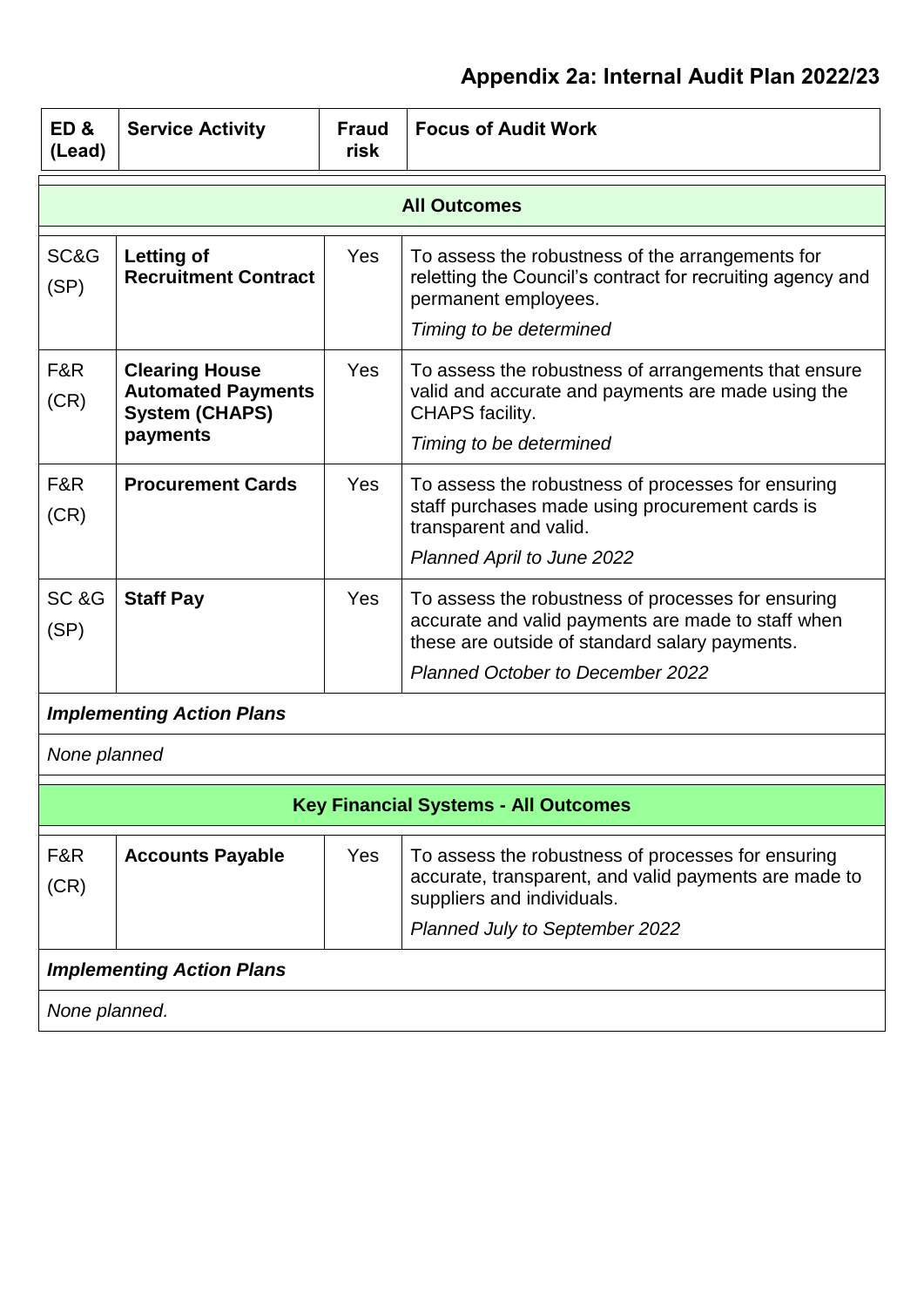| ED&<br>(Lead)                                                                                                                          | <b>Service Activity</b>                                                                                         | <b>Fraud</b><br>risk | <b>Focus of Audit Work</b>                                                                                                                                                                                                                                                      |
|----------------------------------------------------------------------------------------------------------------------------------------|-----------------------------------------------------------------------------------------------------------------|----------------------|---------------------------------------------------------------------------------------------------------------------------------------------------------------------------------------------------------------------------------------------------------------------------------|
|                                                                                                                                        |                                                                                                                 |                      | <b>Advice and Support</b>                                                                                                                                                                                                                                                       |
|                                                                                                                                        |                                                                                                                 |                      | All Outcomes and Future Ways of Working                                                                                                                                                                                                                                         |
| F&R<br>(PB)                                                                                                                            | <b>Financial</b><br><b>Sustainability</b><br>(including Getting to<br><b>Know your Business</b><br>Initiatives) | <b>No</b>            | Provide ongoing support and challenge of the<br>arrangements in place to deliver the Council's Budget<br>Transformation Programme 2022/23 to 2025/26 which<br>aims to ensure the Council remains financially stable<br>and resilient for the future.<br>Timing to be determined |
| SC&G<br>(CT)                                                                                                                           | <b>Technology</b><br><b>Modernisation</b><br>Programme                                                          | <b>No</b>            | To provide support and challenge to the Board as<br>Southend City Council's technology estate is<br>modernised and simplified.<br>Planned throughout the year                                                                                                                   |
| SC&G<br>(CT)                                                                                                                           | <b>Device Issue and</b><br><b>Return Review</b>                                                                 | <b>Yes</b>           | To provide support and challenge to the team assessing<br>arrangements to improve processes for issuing and<br>returning IT equipment to new starters and leavers.<br>Timing throughout the year                                                                                |
| SC&G<br>(SN)                                                                                                                           | <b>Corporate Plan</b>                                                                                           | <b>No</b>            | To provide support and challenge to the team<br>developing the Council's Corporate plan which will<br>identify the priorities for the delivery of outcomes for<br>2022-23 to 2025-26.<br><b>Planned April to September</b>                                                      |
| SC&G<br>(CT)                                                                                                                           | <b>Business World</b><br><b>Enterprise Resource</b><br><b>Planning Programme</b><br>of Work                     | Yes                  | To provide support and challenge to the project team as<br>the risks and control environment for the planned<br>Corporate Establishment and other required<br>improvements are considered and / or developed.<br>Timing throughout the year                                     |
| <b>Pride and Joy</b><br>By 2050 Southenders are fiercely proud of, and go out of their way,<br>to champion what our city has to offer. |                                                                                                                 |                      |                                                                                                                                                                                                                                                                                 |
| N&E<br>(JB)                                                                                                                            | <b>Letting of new Waste</b><br><b>Collection Contract</b>                                                       | Yes                  | To provide support and challenge to the project team to<br>ensure robust project management and procurement<br>processes are applied and value for money is obtained<br>for city residents.<br>Timing to be determined                                                          |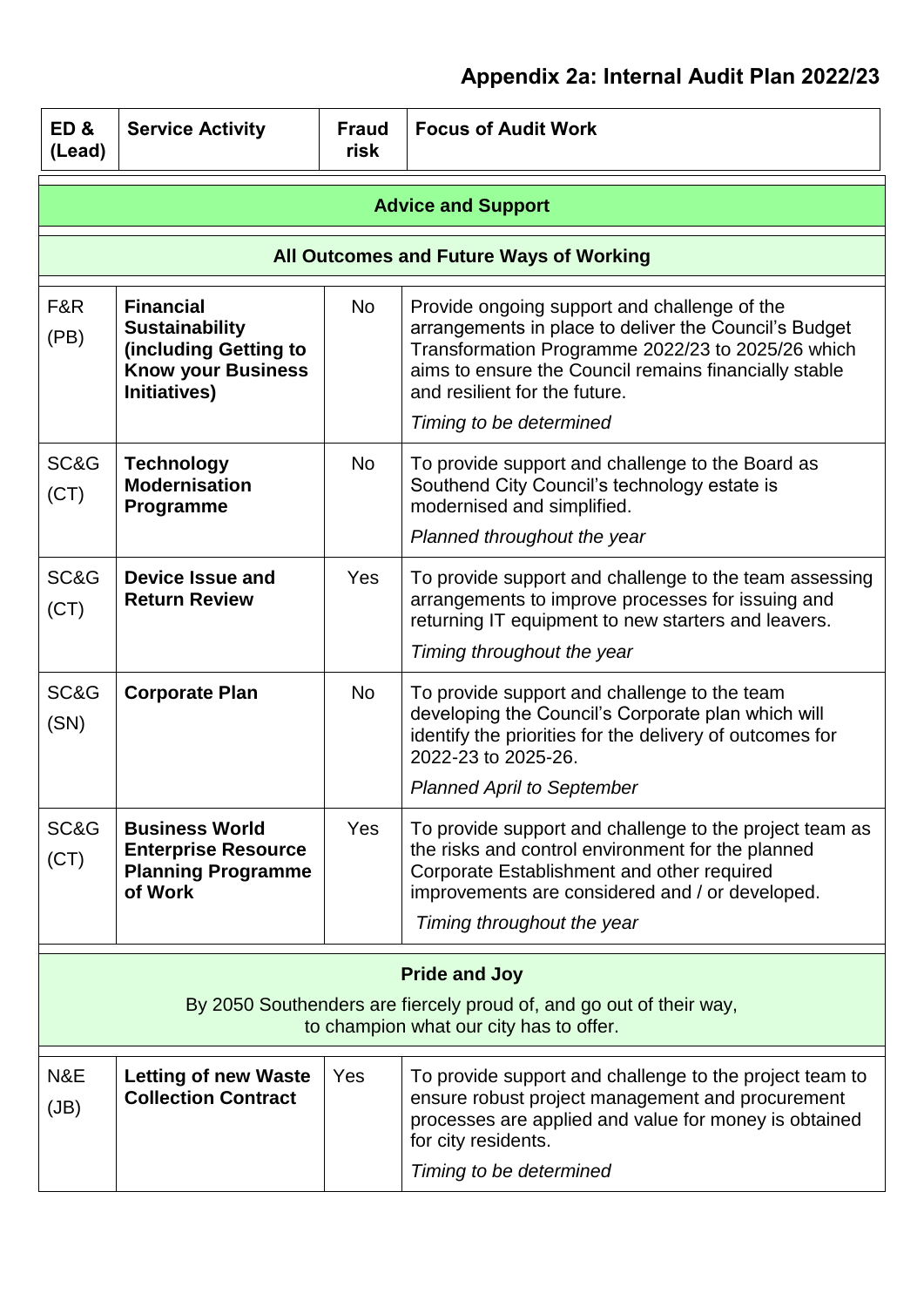| ED&<br>(Lead) | <b>Service Activity</b>                                                                                                                        | <b>Fraud</b><br>risk | <b>Focus of Audit Work</b>                                                                                                                                                                                                                                                                                                                     |  |
|---------------|------------------------------------------------------------------------------------------------------------------------------------------------|----------------------|------------------------------------------------------------------------------------------------------------------------------------------------------------------------------------------------------------------------------------------------------------------------------------------------------------------------------------------------|--|
|               |                                                                                                                                                |                      | <b>Safe and Well</b><br>By 2050 people in Southend-on-Sea feel safe in all aspects of their lives<br>and are well enough to live fulfilling lives                                                                                                                                                                                              |  |
| A&C<br>(SL)   | <b>Adult Care Quality</b><br><b>Assurance</b><br><b>Framework (QAF)</b>                                                                        | No.                  | Ongoing challenge and support to the service area as<br>the quality assurance framework is developed. The<br>framework aims to ensure social work culture and<br>practice is effective in safeguarding and promoting the<br>welfare of adults, helping them achieve the best<br>possible outcomes and life chances.<br>Timing to be determined |  |
| C&PH<br>(AK)  | <b>Supporting Families</b><br>Programme                                                                                                        | <b>Yes</b>           | To provide support and challenge to the service as the<br>Council's current Outcomes Framework is revised to<br>align with the Department for Levelling Up, Housing and<br>Communities (DLUHC) updated national outcomes<br>framework and programme guidance.<br>Planned May to August 2022                                                    |  |
| G&H<br>(GH)   | <b>Homes for Ukraine</b>                                                                                                                       | <b>Yes</b>           | To provide support and challenge to the service as<br>processes are developed to respond to the Council's<br>responsibilities for providing support payments and<br>oversight of accommodation to citizens fleeing Ukraine.<br><b>Planned April to May 2022</b>                                                                                |  |
|               | <b>Active and Involved</b><br>By 2050 we have a thriving, active and involved community<br>that feel invested in our city                      |                      |                                                                                                                                                                                                                                                                                                                                                |  |
|               | <b>No work planned</b>                                                                                                                         |                      |                                                                                                                                                                                                                                                                                                                                                |  |
|               | <b>Opportunity and Prosperity</b><br>By 2050 Southend-on-Sea is a successful city and we share our prosperity<br>amongst all of our people     |                      |                                                                                                                                                                                                                                                                                                                                                |  |
|               | <b>No work planned</b>                                                                                                                         |                      |                                                                                                                                                                                                                                                                                                                                                |  |
|               | <b>Connected and Smart</b><br>By 2050 people can easily get in, out and around our borough and we have<br>a world class digital infrastructure |                      |                                                                                                                                                                                                                                                                                                                                                |  |
|               | <b>No work planned</b>                                                                                                                         |                      |                                                                                                                                                                                                                                                                                                                                                |  |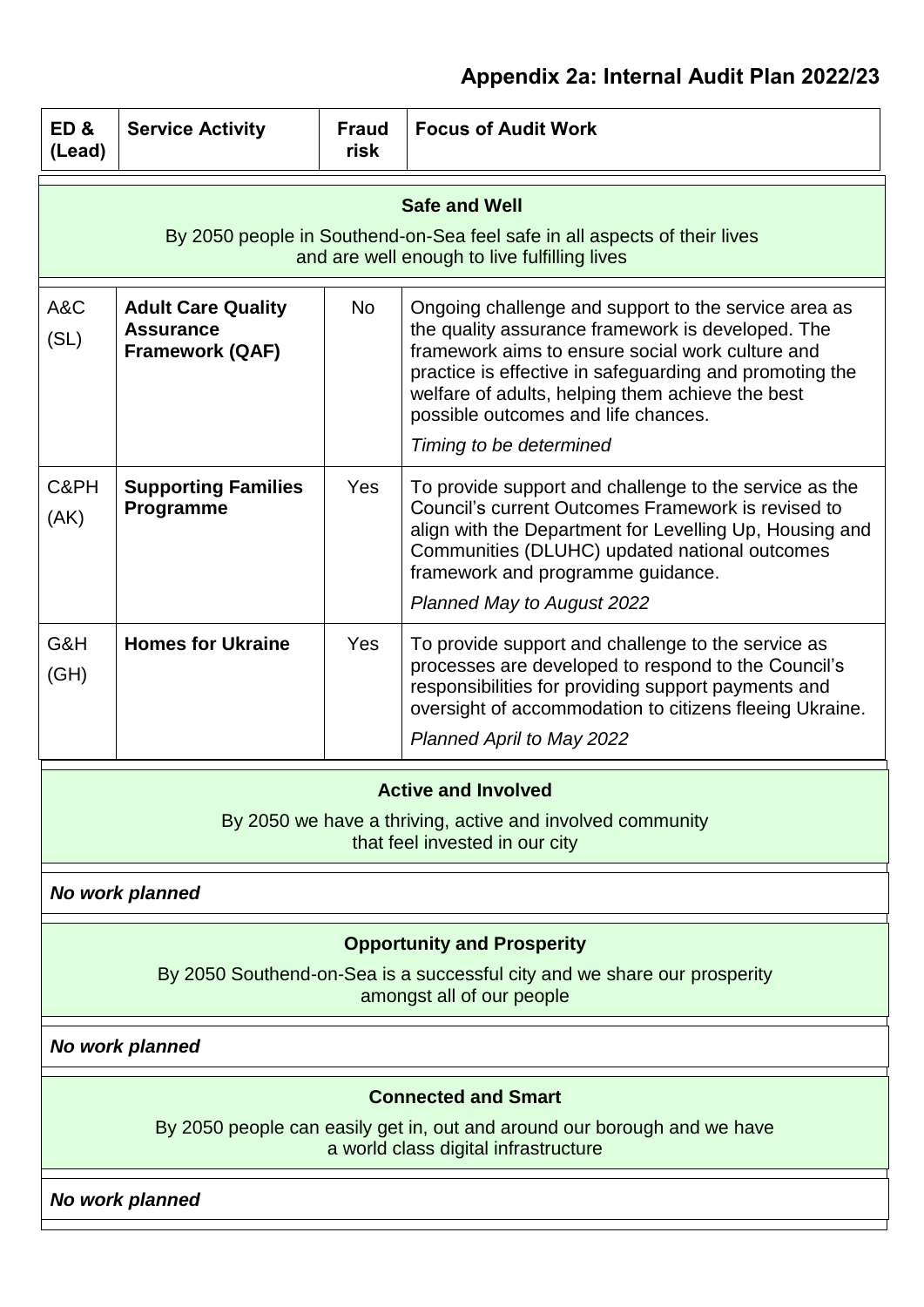## **Managing Service Delivery**

Delivering the internal audit service involves:

- audit planning and resourcing
- managing Audit Plan delivery, which includes overseeing contractor work
- keeping up to date with the council's changing risk profile to ensure the Audit Plan remains relevant
- reporting to senior management and the Audit Committee.

| <b>Audit Activities</b>                | <b>Resource allocation</b> |
|----------------------------------------|----------------------------|
|                                        |                            |
| <b>Managing the Business</b>           | 6%                         |
| <b>Managing Service Delivery Risks</b> | <b>57%</b>                 |
| <b>Key Financial Systems</b>           | 4%                         |
| <b>Grant Claims</b>                    | 13%                        |
| <b>Advice and Support</b>              | 10%                        |
| <b>Follow Ups</b>                      | 5%                         |
| Managing Delivery of the Audit Plan    | 5%                         |
| Total                                  | 100%                       |
|                                        |                            |
| <b>Total Council Audit Plan Days</b>   | 590                        |
|                                        |                            |

The days required to revisit and retest action plans from previous reports are included under each heading.

The Total Council Audit Plan Days reflects the higher cost of buying in external contractors to cover internal vacancies.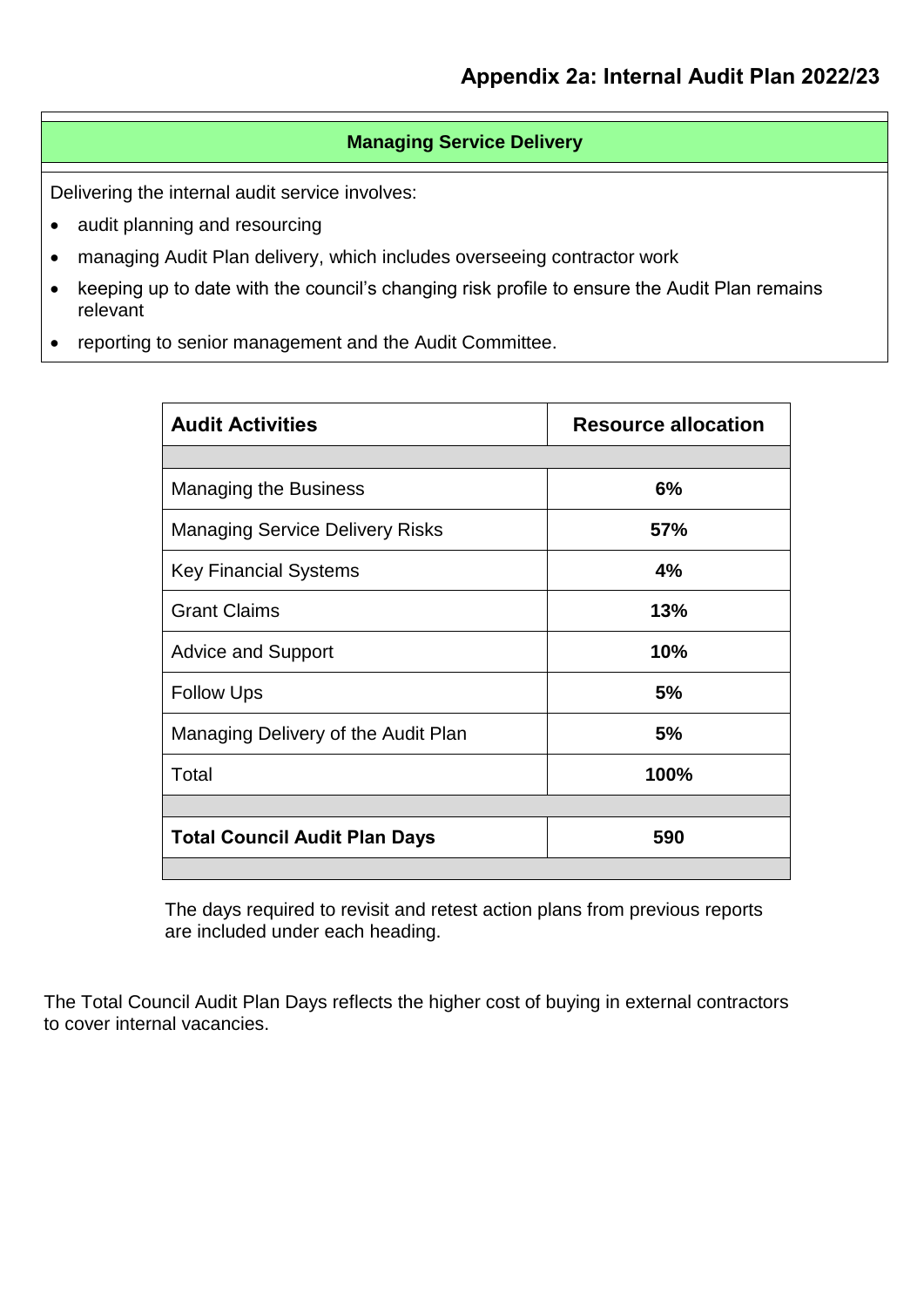|      | <b>Analysis Over Executive Director Responsibilities</b> |      |  |  |  |  |
|------|----------------------------------------------------------|------|--|--|--|--|
|      |                                                          |      |  |  |  |  |
| All  | <b>Cross Cutting</b>                                     | 5%   |  |  |  |  |
| F&R  | Finance & Resources                                      | 23%  |  |  |  |  |
| SC&G | Strategy, Change & Governance                            | 15%  |  |  |  |  |
| G&H  | Growth & Housing                                         | 12%  |  |  |  |  |
| N&E  | Neighbourhoods & Environment                             | 18%  |  |  |  |  |
| C&PH | <b>Children &amp; Public Health</b>                      | 15%  |  |  |  |  |
| A&C  | <b>Adults &amp; Communities</b>                          | 12%  |  |  |  |  |
|      | Total                                                    | 100% |  |  |  |  |

|    | Analysis over the 6 Southend 2050 Themes |       |
|----|------------------------------------------|-------|
|    |                                          |       |
| 1. | Pride & Joy                              | 8%    |
| 2. | Active & Involved                        | $0\%$ |
| 3. | Safe & Well                              | 37%   |
| 4. | <b>Opportunity &amp; Prosperity</b>      | 13%   |
| 5. | <b>Connected &amp; Smart</b>             | 10%   |
| 6. | <b>Future Ways of Working</b>            | 13%   |
| 7. | All                                      | 19%   |
|    | Total                                    | 100%  |